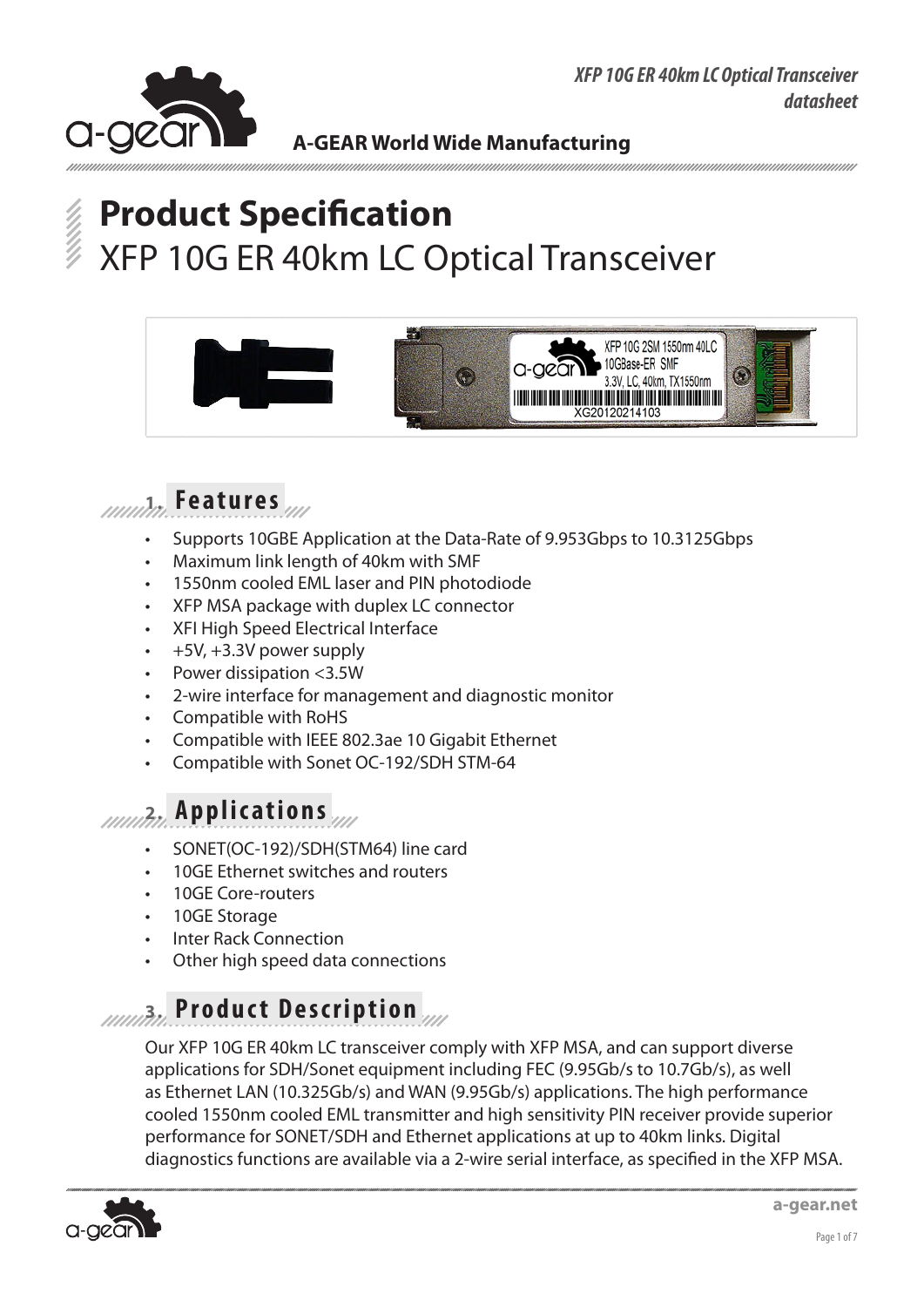

### **4. Absolute Maximum Ratings**

| Parameter                                | Symbol           | Min    | Max   | Unit        |
|------------------------------------------|------------------|--------|-------|-------------|
| <b>Storage Ambient Temperature Range</b> |                  | $-40$  | $+85$ | $^{\circ}C$ |
| <b>Powered case Temperature Range</b>    |                  | -5     | $+70$ | $^{\circ}C$ |
| <b>Operating Relative Humidity</b>       | RH               |        | 80    | $\%$        |
| Supply Voltage Range @ 5V                | V <sub>CC5</sub> | $-0.5$ | 6.0   | V           |
| Supply Voltage Range @ 3.3V              | Vcc3             | $-0.5$ | 4.0   | V           |

**Notes:**

**Any stress beyond the maximum ratings can result in permanent damage. The device specifications are guaranteed only under the recommended operating conditions.**

## **5. Recommended Operating Conditions**

| Parameter                         | Symbol           | Min  | <b>Typical</b> | Max   | Unit    |
|-----------------------------------|------------------|------|----------------|-------|---------|
| <b>Operating Case Temperature</b> | Ic               |      |                | $+70$ | $\circ$ |
|                                   | V <sub>CC5</sub> | 4.75 | 5.0            | 5.25  |         |
| <b>Power Supply Voltage</b>       | Vccз             | 3.13 | 3.3            | 3.47  |         |
| <b>Power Dissipation</b>          | PD               |      |                | 3.5   | W       |

## **6. Transmitter E/O Characteristics**

| <b>Parameter</b>                           | Symbol           | Min. | Typ.                         | Max.                       | Unit                 |
|--------------------------------------------|------------------|------|------------------------------|----------------------------|----------------------|
| <b>Operating Date Rate</b>                 |                  | 9.95 |                              | 11.1                       | Gb/s                 |
| <b>Ave. Output Power</b>                   | Po               | $-1$ |                              | $\mathfrak{D}$             | $dBm$ <sup>[1]</sup> |
| <b>Output Centre Wavelength</b>            | λ                | 1530 | 1550                         | 1565                       | nm                   |
| <b>Disable Power</b>                       | Poff             |      |                              | $-30$                      | dBm                  |
| <b>Extinction Ratio</b>                    | ER               | 8.2  |                              |                            | $dB$ <sup>[1]</sup>  |
| <b>Side mode Suppression Ratio</b>         |                  | 30   |                              |                            | dB                   |
| Rise/Fall Time (20% $\div$ 80%)            | $Tr/\mathsf{T}f$ |      |                              | 38                         | <b>PS</b>            |
| <b>Dispersion penalty</b>                  |                  |      |                              | $\mathfrak{D}$             | $dB^{[1]}$           |
| <b>Generation Jitter1</b><br>(20KHZ-80MHZ) |                  |      |                              | 0.3                        | $U$ lp-p $[1]$       |
| <b>Generation Jitter 2</b><br>(4MHZ-80MHZ) |                  |      |                              | 0.1                        | $U$ lp-p $[1]$       |
| <b>Optical Eye Mask 1</b>                  |                  |      | GR-253-CORE/ITU-T G.6911 [1] |                            |                      |
| <b>Optical Eye Mask 2</b>                  |                  |      |                              | IEEE802.3ae <sup>[2]</sup> |                      |

**Notes:**

**[1] Measured at 9.95328Gb/s, Framed PRBS2^31-1, NRZ**

**[2] Measured at 10.3125Gb/s, Non-framed PRBS2^31-1, NRZ**

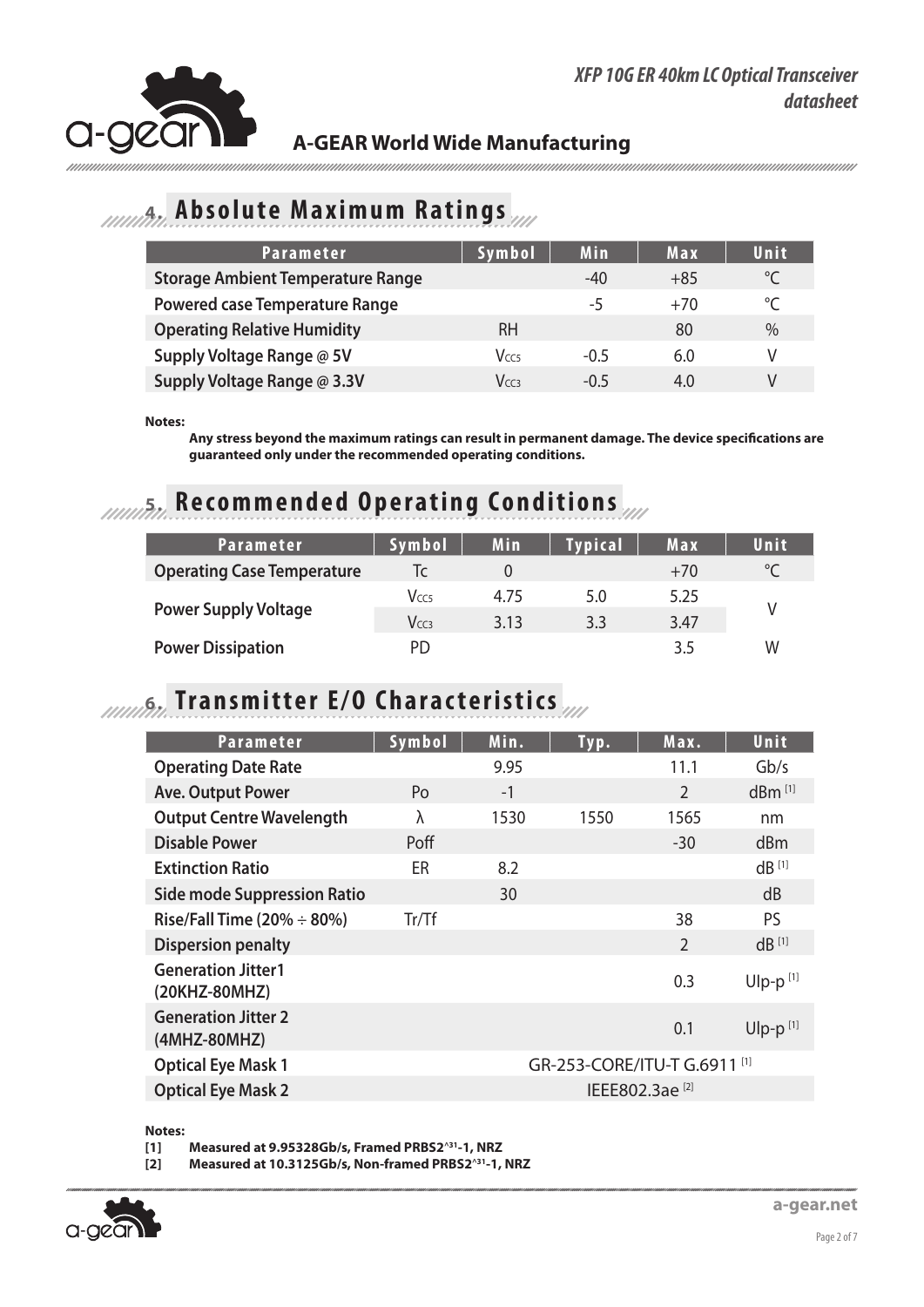

### *7.1.1.1. Receiver E/O Characteristics*

| <b>Parameter</b>                   | Symbol    | Min. | Typ.                        | Max.    | Unit                 |
|------------------------------------|-----------|------|-----------------------------|---------|----------------------|
| <b>Operating Date Rate</b>         |           | 9.95 |                             | 11.1    | Gb/s                 |
| Overload                           | Po        | 0.5  |                             |         | dBm                  |
| <b>Input Centre Wavelength</b>     | $\lambda$ | 1270 |                             | 1600    | nm                   |
| <b>Minimum Sensitivity</b>         | Pmin      |      |                             | $-12.3$ | $dBm$ <sup>[1]</sup> |
| <b>Stressed Sensitivity in OMA</b> |           |      |                             | $-10.3$ | dBm <sup>[2]</sup>   |
| <b>LOS Assert</b>                  | LosA      | -30  |                             |         | nm                   |
| <b>LOS De-assert</b>               | LosD      |      |                             | $-16$   | dBm                  |
| <b>LOS Hysteresis</b>              |           | 0.5  |                             |         | dBm                  |
| <b>Optical Return Loss</b>         |           | 27   |                             |         | dB                   |
| <b>Jitter Tolerance</b>            |           |      | GR-253-CORE/ITU-T G.783 [1] |         |                      |

#### **Notes:**

**[1] Measured at 9.95328Gb/s, Framed PRBS2^31-1, NRZ**

**[2] Measured at 10.3125Gb/s, Non-framed PRBS2^31-1, NRZ**

## **8. Pin Descriptions**

| Pin            | Logic     | Symbol           | Name/Description                                                                                                 |
|----------------|-----------|------------------|------------------------------------------------------------------------------------------------------------------|
| 1              |           | <b>GND</b>       | Module Ground <sup>[1]</sup>                                                                                     |
| $\overline{2}$ |           | VEE <sub>5</sub> | Optional -5.2V Power Supply (Not requireed)                                                                      |
| 3              | LVTTL-I   | <b>MOD DESEL</b> | Module De-select; When held low allows the module to<br>respond to 2-wire serial interface                       |
| 4              | LVTTL-O   | <b>INTb</b>      | Interrupt; Indicates presence of an important condition<br>which can be read via the 2-wire serial interface [2] |
| 5              | LVTTL-I   | TX_DIS           | Transmitter Disable; Turns off transmitter laser output                                                          |
| 6              |           | VCC <sub>5</sub> | +5V Power Supply                                                                                                 |
| 7              |           | <b>GND</b>       | Module Ground <sup>[1]</sup>                                                                                     |
| 8              |           | VCC <sub>3</sub> | +3.3V Power Supply                                                                                               |
| 9              |           | VCC <sub>3</sub> | +3.3V Power Supply                                                                                               |
| 10             | LVTTL-I/O | <b>SCL</b>       | 2-Wire Serial Interface Clock <sup>[2]</sup>                                                                     |
| 11             | LVTTL-I/O | <b>SDA</b>       | 2-Wire Serial Interface Data Line <sup>[2]</sup>                                                                 |
| 12             | LVTTL-O   | MOD_Abs          | Indicates Module is not present. Grounded in the Module [2]                                                      |
| 13             | LVTTL-O   | MOD_NR           | Module Not Ready; Indicating Module Operational Fault <sup>[2]</sup>                                             |
| 14             | LVTTL-O   | RX LOS           | Receiver Loss Of Signal Indicator <sup>[2]</sup>                                                                 |
| 15             |           | <b>GND</b>       | Module Ground <sup>[1]</sup>                                                                                     |
| 16             |           | <b>GND</b>       | Module Ground <sup>[1]</sup>                                                                                     |

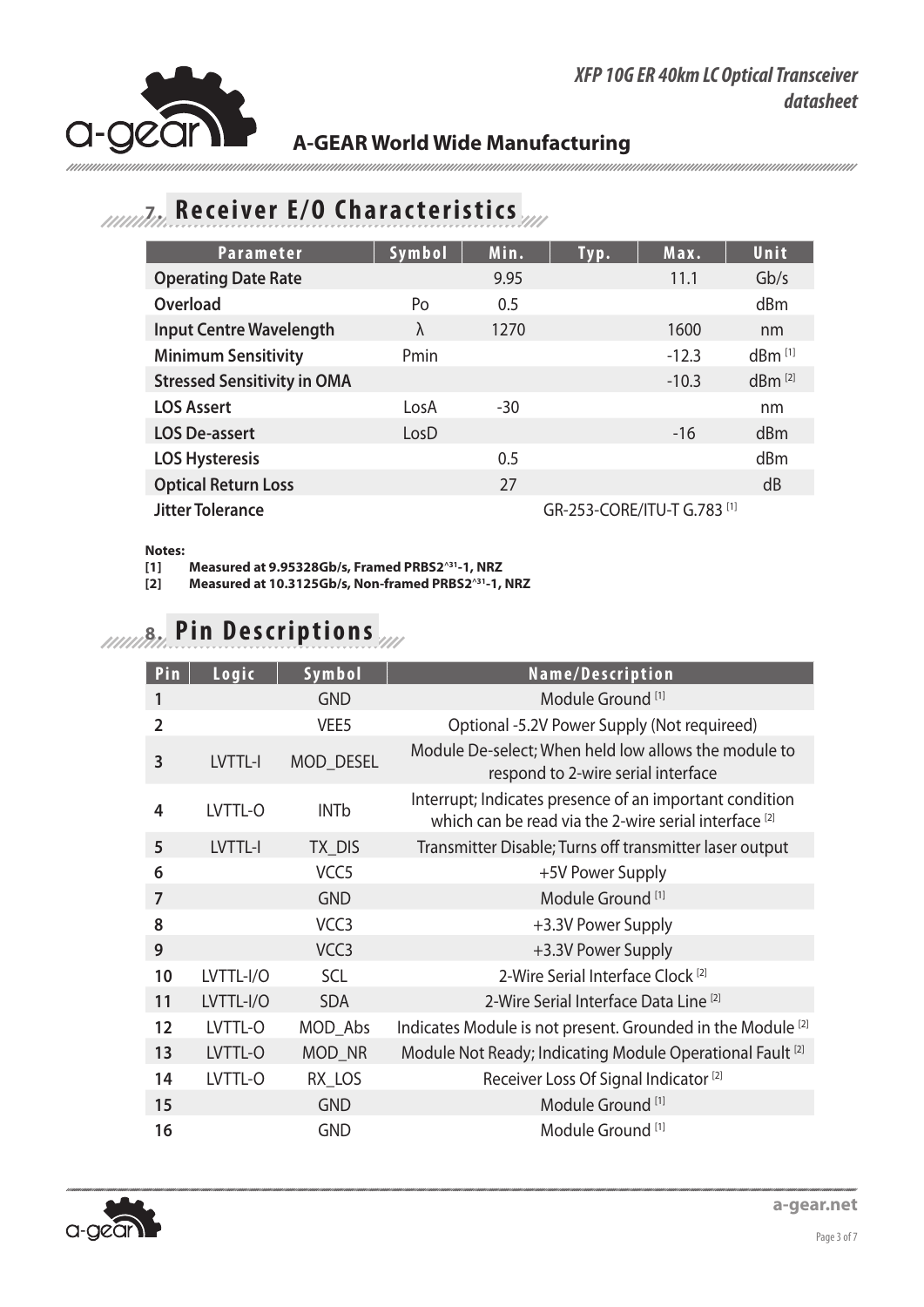



| Pin | Logic         | Symbol                 | Name/Description                                                                                                                                               |  |  |  |  |
|-----|---------------|------------------------|----------------------------------------------------------------------------------------------------------------------------------------------------------------|--|--|--|--|
| 17  | CML-O         | <b>RDN</b>             | <b>Receiver Inverted Data Output</b>                                                                                                                           |  |  |  |  |
| 18  | CML-O         | <b>RDP</b>             | Receiver Non-Inverted Data Output                                                                                                                              |  |  |  |  |
| 19  |               | <b>GND</b>             | Module Ground <sup>[1]</sup>                                                                                                                                   |  |  |  |  |
| 20  |               | <b>Vcc<sub>2</sub></b> | +1.8V Power Supply (Not required) [3]                                                                                                                          |  |  |  |  |
| 21  | LVTTL-I       | P DOWN/RST             | Power down; When high, requires the module to limit<br>power consumption to 1.5W or below. 2-Wire serial<br>interface must be functional in the low power mode |  |  |  |  |
|     |               |                        | Reset; The falling edge initiates a complete reset of the<br>module including the2-wire serial interface, equivalent to a<br>power cycle                       |  |  |  |  |
| 22  |               | V <sub>CC2</sub>       | +1.8V Power Supply (Not required) <sup>[3]</sup>                                                                                                               |  |  |  |  |
|     |               |                        |                                                                                                                                                                |  |  |  |  |
| 23  |               | <b>GND</b>             | Module Ground [1]                                                                                                                                              |  |  |  |  |
| 24  | <b>PECL-I</b> | <b>REFCLKP</b>         | Not used, internally terminated to 50 $\Omega$ (100 $\Omega$ diff) [4]                                                                                         |  |  |  |  |
| 25  | <b>PECL-I</b> | <b>REFCLKN</b>         | Not used, internally terminated to 50 $\Omega$ (100 $\Omega$ diff) [4]                                                                                         |  |  |  |  |
| 26  |               | <b>GND</b>             | Module Ground <sup>[1]</sup>                                                                                                                                   |  |  |  |  |
| 27  |               | <b>GND</b>             | Module Ground <sup>[1]</sup>                                                                                                                                   |  |  |  |  |
| 28  | CML-I         | <b>TDN</b>             | Transmitter Inverted Data Input                                                                                                                                |  |  |  |  |
| 29  | CML-I         | <b>TDP</b>             | <b>Transmitter Non-Inverted Data Input</b>                                                                                                                     |  |  |  |  |

**Notes:**

**[1] Module ground pins GND are isolated from the module case and chassis ground within the module.**

**[2] Open collector; Shall be pulled up with 4.7 - 10 KΩ to a voltage between 3.15V and 3.6V on the host board.**

**[3] The pins are open within module.**

**[4] Reference Clock is not required.**

### **9. Management Interface**

The transceivers provide serial ID memory contents and diagnostic information about the present operating conditions by the 2-wire serial interface (SCL, SDA).

The Module provides diagnostic information about the present operating conditions. The transceiver generates this diagnostic data by digitization of internal analog signals. Alarm/ warning threshold data is written during device manufacture. Received power monitoring, transmitted power monitoring, bias current monitoring, supply voltage monitoring and temperature monitoring all are implemented.

The digital diagnostic memory map specific data field defines as following.

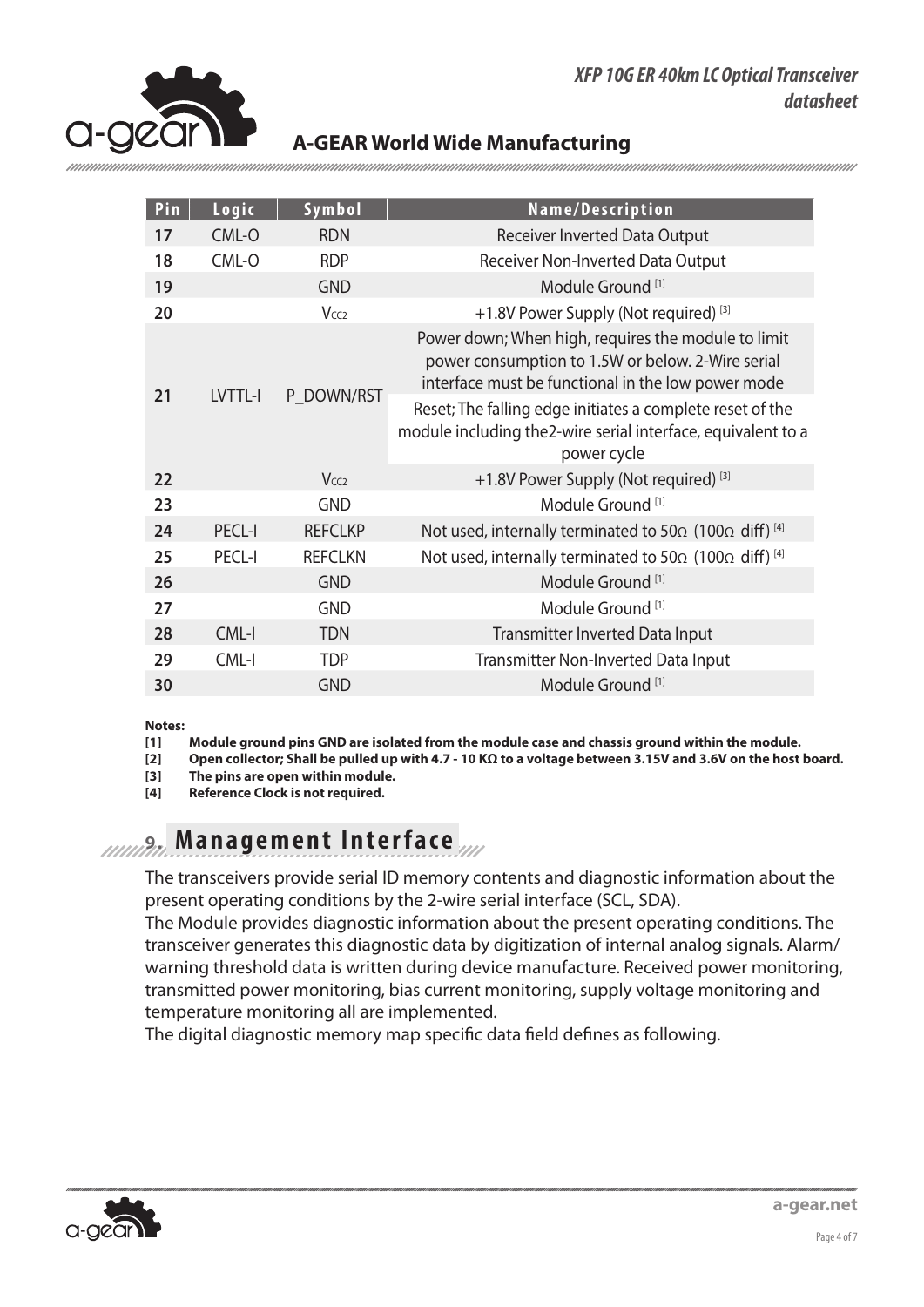

#### **XFP 10GB A-GEAR World Wide Manufacturing**



**10. Recommended Host Board Power Supply Circuit**



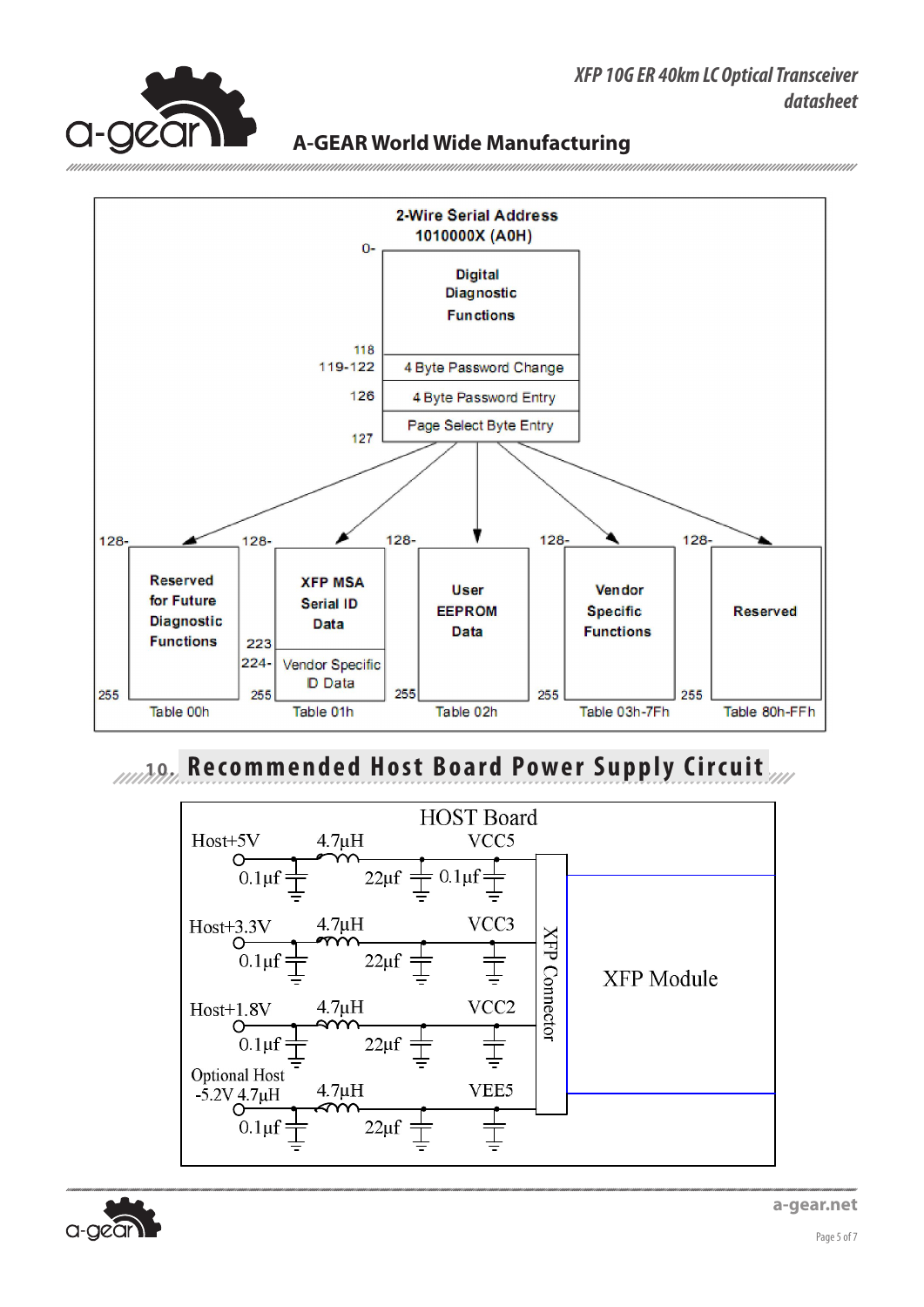

# **11. Recommended High-speed Interface Circuit Recommended High-speed Interface Circuit**



### **12. Package Dimensions**